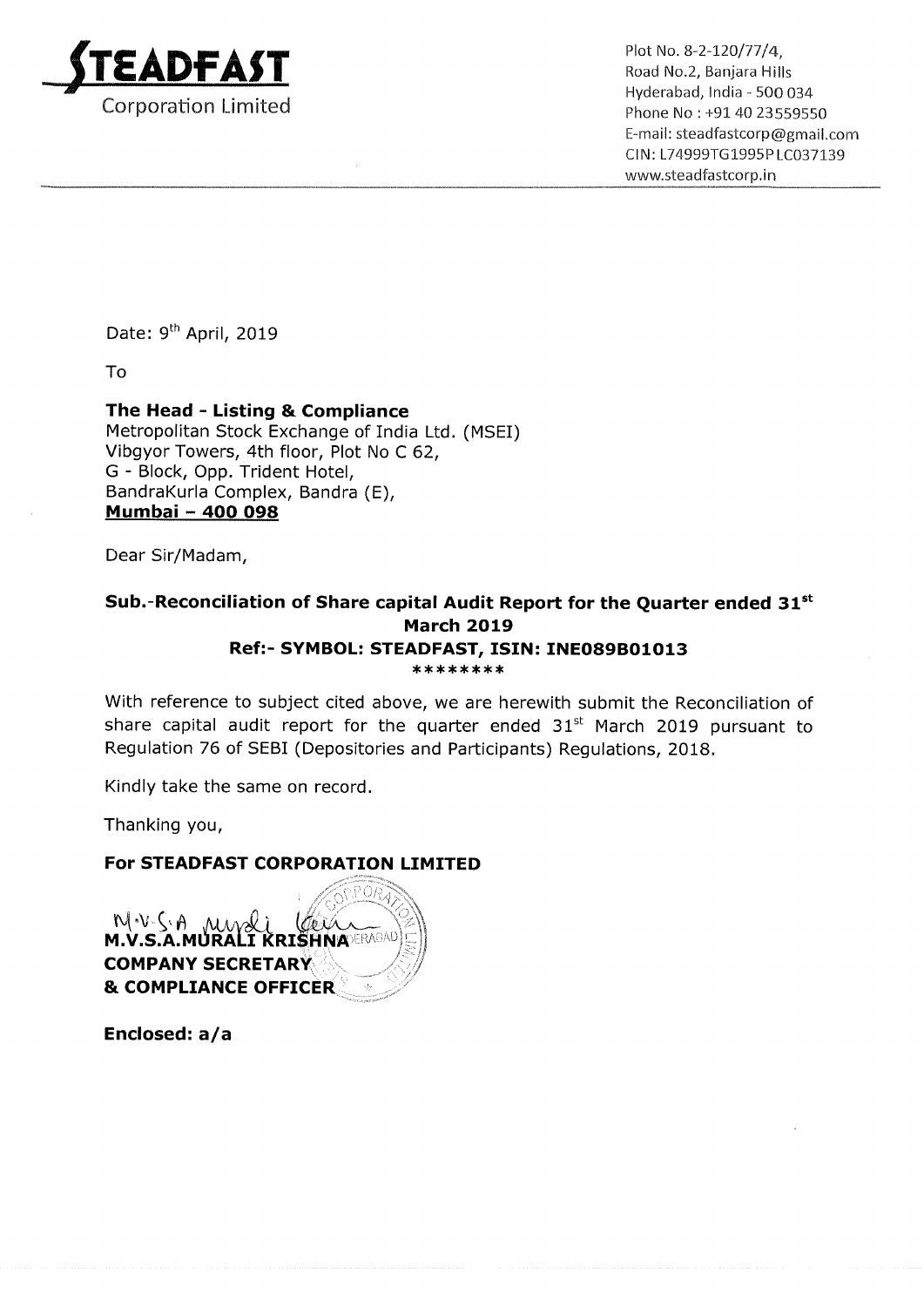V. BHASKARA RAO & CO.<br>COMPANY SECRETARIES

6-2-1085/B, Flat No. 103, Badam Sohana Apartments, Beside Dega Tower, Raj Bhavan Road, Somajiguda, Hyderabad - 500 082. Office: 93923 69579 Mobile: 93923 99570 E-mail: bhaskararaoandco@gmail.com

## RECONCILIATION OF SHARE CAPITAL AUDIT

|    | 1. For Period Ended                                                        | 31 <sup>st</sup> March, 2019                                                           |
|----|----------------------------------------------------------------------------|----------------------------------------------------------------------------------------|
|    | $2.$ ISIN                                                                  | INE089B01013                                                                           |
|    | 3. Face Value                                                              | $Rs. 10/-$                                                                             |
|    | 4. Name of the Company                                                     | <b>Steadfast Corporation Limited</b>                                                   |
| 5. | <b>Registered Office Address</b>                                           | Plot No.8-2-120/77/4, Opp. K.B.R. Park,<br>Road No.2, Banjara Hills, Hyderabad-500 034 |
|    | 6. Correspondence Address                                                  | Plot No.8-2-120/77/4, Opp. K.B.R. Park,<br>Road No.2, Banjara Hills, Hyderabad-500 034 |
|    | 7. Telephone No.                                                           | $(040)$ 23559550                                                                       |
|    | Fax Nos.                                                                   | (040) 23559550                                                                         |
|    | 8. Email address                                                           | steadfastcorp@gmail.com                                                                |
| 9. | Names of the Stock Exchanges where<br>the company's securities are listed. | Metropolitan Stock Exchange of India Limited<br>(MSEI)                                 |

|                                            | <b>Number of Shares</b> | % of Total Issued<br>Capital |
|--------------------------------------------|-------------------------|------------------------------|
| 10. Issued Capital                         | 7131000                 | 100.00                       |
| 11. Listed Capital MSEI Limited            | 7131000                 | 100 OO                       |
| 12. Held in Dematerialization Form in CDSL | 1261026                 | 17.684                       |
| 13. Held in Dematerialization Form in NSDL | 5544551                 | 77.753                       |
| 14. Physical                               | 325423                  | 4.563                        |
| 15. Total No. of Shares (12+13+14)         | 7131000                 | 100 CC                       |
| 16. Reasons for Differences, if any        |                         | NII.                         |

17. Certifying the Details of Changes in Share Capital during the quarter under consideration as per the table below:

| Partic<br>ulars | No. of Shares | Applied for<br>listina | Applied/Not   Listed on Stock<br><b>Exchanges</b><br>(Specify Names) | Whether<br>intimate<br>d to<br>CDSI. | intimated<br>to NSDL | Whether   In Prin, Appr.<br>Pending for<br>SE (Specify<br>Names) |
|-----------------|---------------|------------------------|----------------------------------------------------------------------|--------------------------------------|----------------------|------------------------------------------------------------------|
|                 | NА            |                        |                                                                      | NΑ                                   |                      | -NA-                                                             |

18. Register of Members is Updated (Yes / No) If not, updated up to which date

Yes **NA** 

19 Reference of previous quarter with regard to excess dematerialized shares, if any





 $\hat{\boldsymbol{\beta}}$